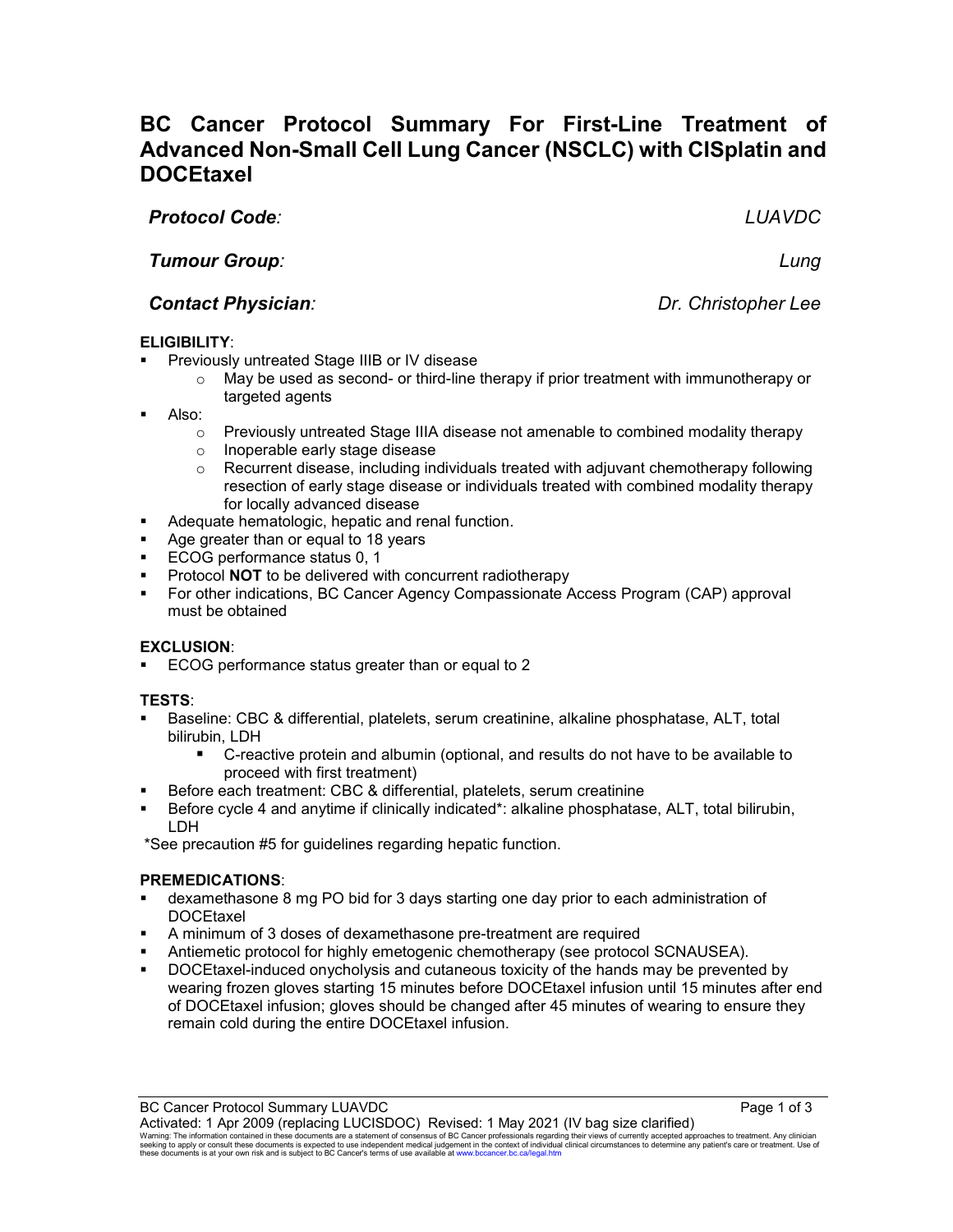### **TREATMENT**:

| Drug             | <b>Dose</b>          | <b>BC Cancer Administration Guideline</b>                                                                                                                     |  |
|------------------|----------------------|---------------------------------------------------------------------------------------------------------------------------------------------------------------|--|
| <b>DOCEtaxel</b> | 75 mg/m <sup>2</sup> | IV in 250 to 500 mL NS or D5W over 1 hour (use non-DEHP<br>equipment)                                                                                         |  |
| <b>CISplatin</b> | 75 mg/m <sup>2</sup> | Prehydrate with 1000 mL NS over 1 hour, then CISplatin IV in<br>500 mL NS with 20 mEq potassium chloride, 1 g magnesium<br>sulfate, 30 g mannitol over 1 hour |  |

Repeat every 21 days x 4 to 6 cycles

## **DOSE MODIFICATIONS**:

1. **Hematology** (for DOCEtaxel)

| ANC $(x 109/L)$                                                                                                        |     | Platelets (x 10 <sup>9</sup> /L) | Dose* |  |  |
|------------------------------------------------------------------------------------------------------------------------|-----|----------------------------------|-------|--|--|
| greater than or equal to<br>1.5                                                                                        | and | greater than or equal to<br>100  | 100%  |  |  |
| 1.0 to less than $1.5$                                                                                                 | Or  | 75 to less than 100              | 75%   |  |  |
| less than 1.0                                                                                                          | Or  | less than 75                     | Delay |  |  |
| *Consider decreasing DOCEtaxel to 75% if an episode of febrile neutropenia occurs with<br>the prior cycle of treatment |     |                                  |       |  |  |

## 2. **Hepatic dysfunction**: for DOCEtaxel

| <b>Alkaline phosphatase</b>     |     | <b>AST and/or ALT</b>      | <b>Dose</b> |  |
|---------------------------------|-----|----------------------------|-------------|--|
| less than $2.5 \times$ ULN      | and | less than $1.5 \times$ ULN | $100\%$     |  |
| 2.5 to $5 \times$ ULN           | and | 1.5 to $5 \times$ ULN      | 75%         |  |
| greater than 5 x ULN            | or  | greater than 5 x<br>ULN    | Delay*      |  |
| *Discuss with contact physician |     |                            |             |  |

ULN = upper limit of normal

## 3. **RENAL DYSFUNCTION**: for CISplatin

| <b>Calculated Cr Clearance (mL/min)</b> | <b>CISplatin dose</b>                             |  |
|-----------------------------------------|---------------------------------------------------|--|
| greater than or equal to 60             | 100%                                              |  |
| 45 to less than 60                      | 80% CISplatin                                     |  |
| less than 45                            | Hold CISplatin or delay with additional IV fluids |  |